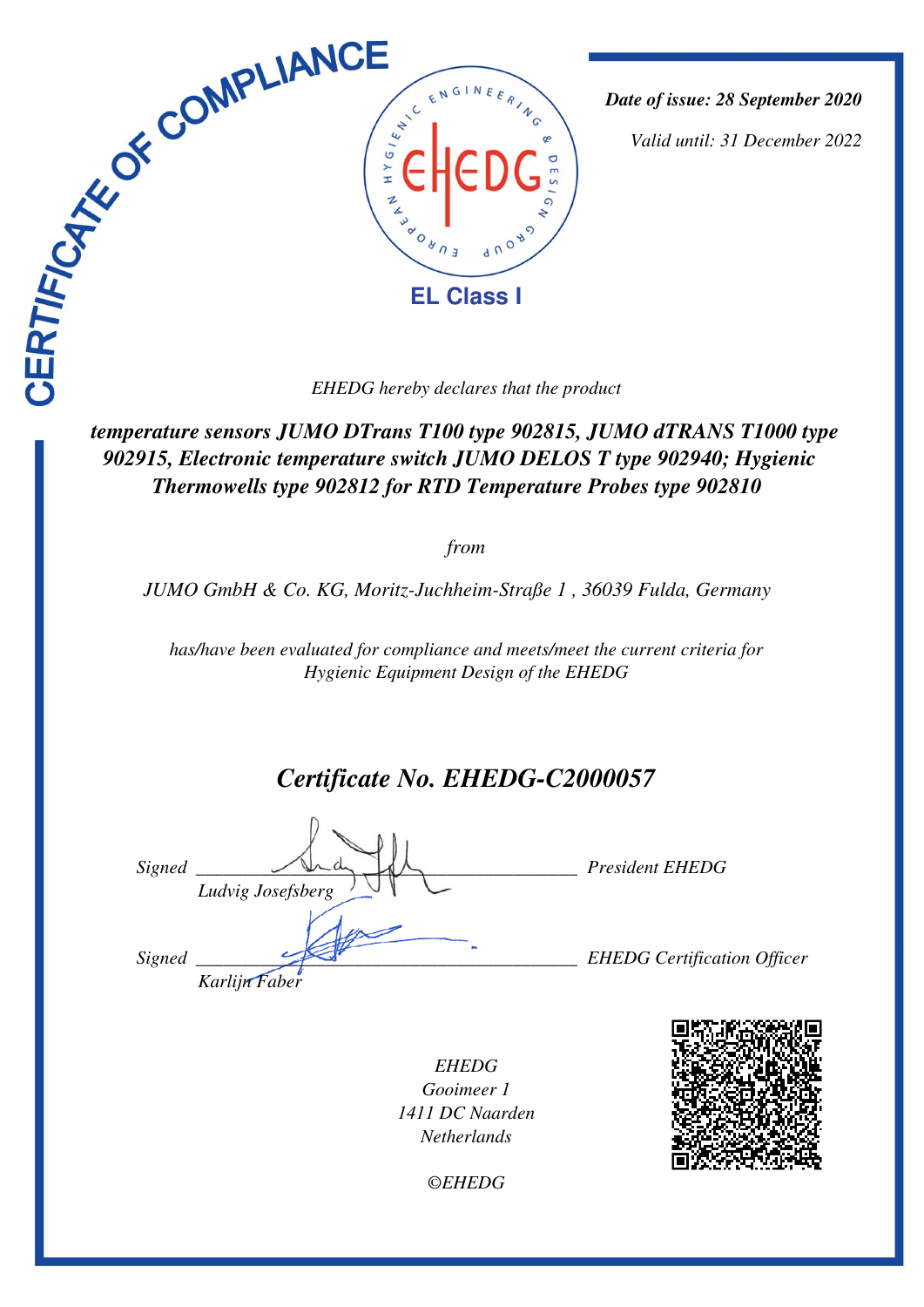### **Appendix 3**

### **EHEDG Certification – Equipment Evaluation Form**

Design Evaluation Date: 15.05.2020 EHEDG File Number: EHEDG-C2000057 Certification Type: EL CLASS I

Applicant: JUMO GmbH & Co. KG

Equipment: temperature sensors JUMO DTrans T100 type 902815, JUMO dTRANS T1000 type 902915, Electronic temperature switch JUMO DELOS T type 902940; Hygienic Thermowells type 902812 for RTD Temperature Probes type 902810

Other essential identification:

#### **Evaluated by:**

Name: Dr. Jürgen Hofmann

#### **Approved by:**

Name: Andy Timperley, on behalf of the Working Group Certification Title: AEO / Chairman of the WG Certification

|    | Date, Signature: 22.09.2020,                                                                                      |                            |   |
|----|-------------------------------------------------------------------------------------------------------------------|----------------------------|---|
| 1. | Results of inspection for compliance with the EHEDG Hygienic Design Criteria.<br>Conclusion:                      |                            |   |
|    | The equipment complies with the criteria.<br>The use of the EHEDG Certification logo is justified:                | <b>YES</b><br><b>MAYBE</b> | ☑ |
| 2. | Evidence for compliance provided and convincing for Certification.<br>Conclusion:                                 |                            |   |
|    | The equipment complies with the criteria where possible.<br>The use of the EHEDG Certification logo is justified: | YES                        |   |

Signature:

Hofman

Date: 15.09.2020

*The original of this form will be kept by EHEDG together with the application, the inspection report, the evidence provided and any other relevant documentation, as listed on the back.*